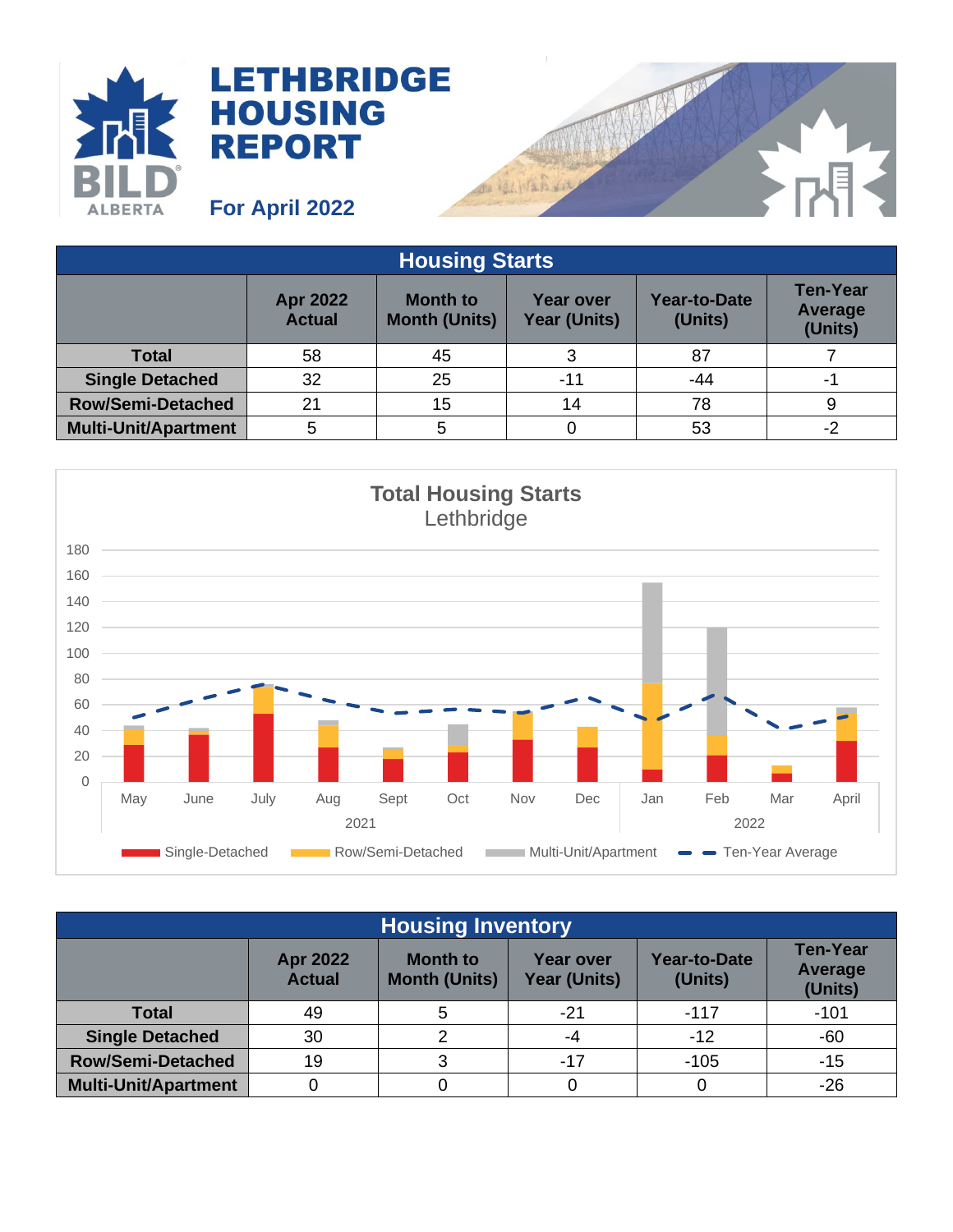

| <b>Home Sales</b>           |                           |                                            |                                         |                                |                                       |  |
|-----------------------------|---------------------------|--------------------------------------------|-----------------------------------------|--------------------------------|---------------------------------------|--|
|                             | Apr 2022<br><b>Actual</b> | <b>Month to</b><br><b>Month</b><br>(Units) | <b>Year over</b><br><b>Year (Units)</b> | <b>Year-to-Date</b><br>(Units) | <b>Ten-Year</b><br>Average<br>(Units) |  |
| <b>Total New Homes</b>      | 36                        |                                            | $-17$                                   | -6                             | $-12$                                 |  |
| <b>Single Detached</b>      | 28                        | 9                                          | -9                                      | -6                             | -7                                    |  |
| <b>Row/Semi-Detached</b>    | 8                         | າ                                          | -8                                      |                                | -4                                    |  |
| <b>Multi-Unit/Apartment</b> |                           |                                            |                                         |                                | ÷                                     |  |
| <b>MLS System</b>           | 236                       | $-24$                                      | $-7$                                    | 53                             |                                       |  |